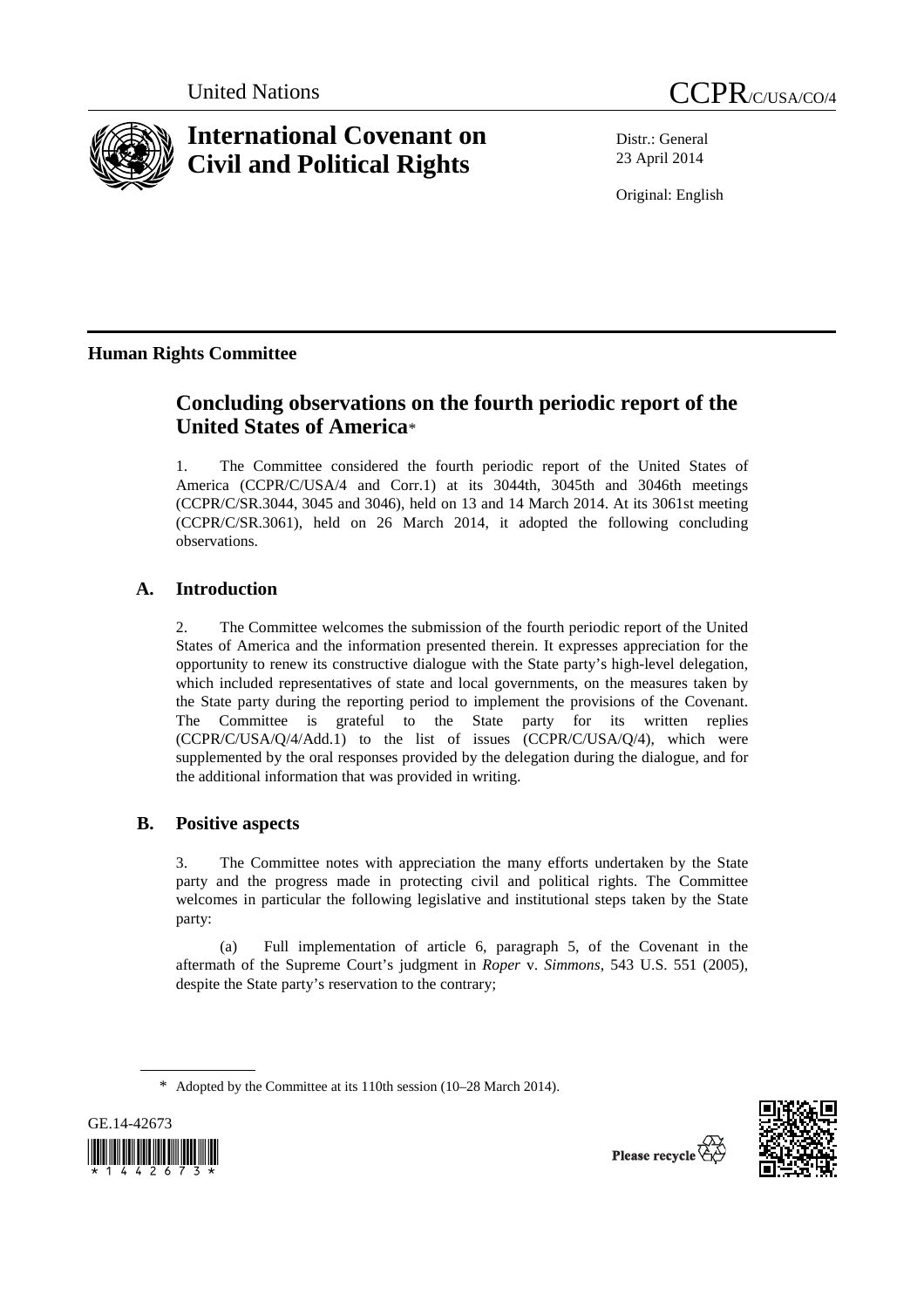(b) Recognition by the Supreme Court in *Boumediene* v. *Bush*, 553 U.S. 723 (2008) of the extraterritorial application of constitutional habeas corpus rights to aliens detained at Guantánamo Bay;

 (c) Presidential Executive Orders 13491 – Ensuring Lawful Interrogations, 13492 – Review and Disposition of Individuals Detained at the Guantánamo Bay Naval Base and Closure of Detention Facilities and 13493 – Review of Detention Policy Options, issued on 22 January 2009;

 (d) Support for the United Nations Declaration on the Rights of Indigenous Peoples, announced by President Obama on 16 December 2010;

 (e) Presidential Executive Order 13567 establishing a periodic review of detainees at the Guantánamo Bay detention facility who have not been charged, convicted or designated for transfer, issued on 7 March 2011.

#### **C. Principal matters of concern and recommendations**

#### **Applicability of the Covenant at national level**

4. The Committee regrets that the State party continues to maintain the position that the Covenant does not apply with respect to individuals under its jurisdiction, but outside its territory, despite the interpretation to the contrary of article 2, paragraph 1, supported by the Committee's established jurisprudence, the jurisprudence of the International Court of Justice and State practice. The Committee further notes that the State party has only limited avenues to ensure that state and local governments respect and implement the Covenant, and that its provisions have been declared to be non-self-executing at the time of ratification. Taken together, these elements considerably limit the legal reach and practical relevance of the Covenant (art. 2).

#### **The State party should:**

 **(a) Interpret the Covenant in good faith, in accordance with the ordinary meaning to be given to its terms in their context, including subsequent practice, and in the light of the object and purpose of the Covenant, and review its legal position so as to acknowledge the extraterritorial application of the Covenant under certain circumstances, as outlined, inter alia, in the Committee's general comment No. 31 (2004) on the nature of the general legal obligation imposed on States parties to the Covenant;** 

 **(b) Engage with stakeholders at all levels to identify ways to give greater effect to the Covenant at federal, state and local levels, taking into account that the obligations under the Covenant are binding on the State party as a whole, and that all branches of government and other public or governmental authorities at every level are in a position to engage the responsibility of the State party (general comment. No. 31, para. 4);** 

 **(c) Taking into account its declaration that provisions of the Covenant are non-self-executing, ensure that effective remedies are available for violations of the Covenant, including those that do not, at the same time, constitute violations of the domestic law of the United States of America, and undertake a review of such areas with a view to proposing to Congress implementing legislation to fill any legislative gaps. The State party should also consider acceding to the Optional Protocol to the Covenant, providing for an individual communication procedure.** 

 **(d) Strengthen and expand existing mechanisms mandated to monitor the implementation of human rights at federal, state, local and tribal levels, provide them with adequate human and financial resources or consider establishing an independent national human rights institution, in accordance with the principles relating to the**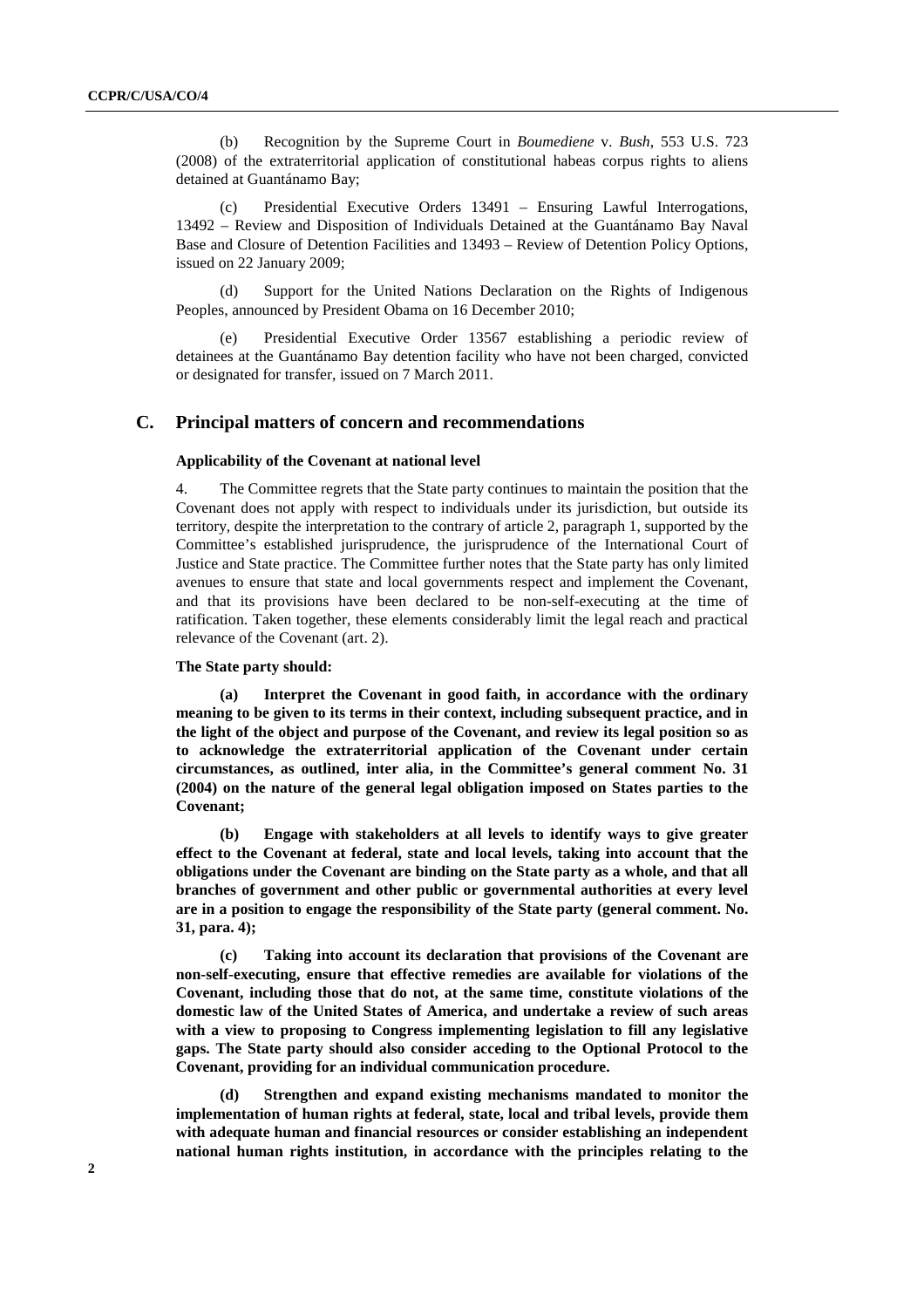**status of national institutions for the promotion and protection of human rights (the Paris Principles) (General Assembly resolution 48/134, annex).** 

#### **(e) Reconsider its position regarding its reservations and declarations to the Covenant with a view to withdrawing them.**

#### **Accountability for past human rights violations**

5. The Committee is concerned at the limited number of investigations, prosecutions and convictions of members of the Armed Forces and other agents of the United States Government, including private contractors, for unlawful killings during its international operations, and the use of torture or other cruel, inhuman or degrading treatment or punishment of detainees in United States custody, including outside its territory, as part of the so-called "enhanced interrogation techniques". While welcoming Presidential Executive Order 13491 of 22 January 2009 terminating the programme of secret detention and interrogation operated by the Central Intelligence Agency (CIA), the Committee notes with concern that all reported investigations into enforced disappearances, torture and other cruel, inhuman or degrading treatment committed in the context of the CIA secret rendition, interrogation and detention programmes were closed in 2012, resulting in only a meagre number of criminal charges being brought against low-level operatives. The Committee is concerned that many details of the CIA programmes remain secret, thereby creating barriers to accountability and redress for victims (arts. 2, 6, 7, 9, 10 and 14).

**The State party should ensure that all cases of unlawful killing, torture or other illtreatment, unlawful detention or enforced disappearance are effectively, independently and impartially investigated, that perpetrators, including, in particular, persons in positions of command, are prosecuted and sanctioned, and that victims are provided with effective remedies. The responsibility of those who provided legal pretexts for manifestly illegal behavior should also be established. The State party should also consider the full incorporation of the doctrine of "command responsibility" in its criminal law and declassify and make public the report of the Senate Special Committee on Intelligence into the CIA secret detention programme.** 

#### **Racial disparities in the criminal justice system**

6. While appreciating the steps taken by the State party to address racial disparities in the criminal justice system, including the enactment in August 2010 of the Fair Sentencing Act and plans to work on reforming mandatory minimum sentencing statutes, the Committee continues to be concerned about racial disparities at different stages in the criminal justice system, as well as sentencing disparities and the overrepresentation of individuals belonging to racial and ethnic minorities in prisons and jails (arts. 2, 9, 14 and 26).

**The State party should continue and step up its efforts to robustly address racial disparities in the criminal justice system, including by amending regulations and policies leading to racially disparate impact at the federal, state and local levels. The State party should ensure the retroactive application of the Fair Sentencing Act and reform mandatory minimum sentencing statutes.** 

#### **Racial profiling**

7. While welcoming plans to reform the "stop and frisk" programme in New York City, the Committee remains concerned about the practice of racial profiling and surveillance by law enforcement officials targeting certain ethnic minorities and the surveillance of Muslims, undertaken by the Federal Bureau of Investigation (FBI) and the New York Police Department (NYPD), in the absence of any suspicion of wrongdoing (arts. 2, 9, 12, 17 and 26).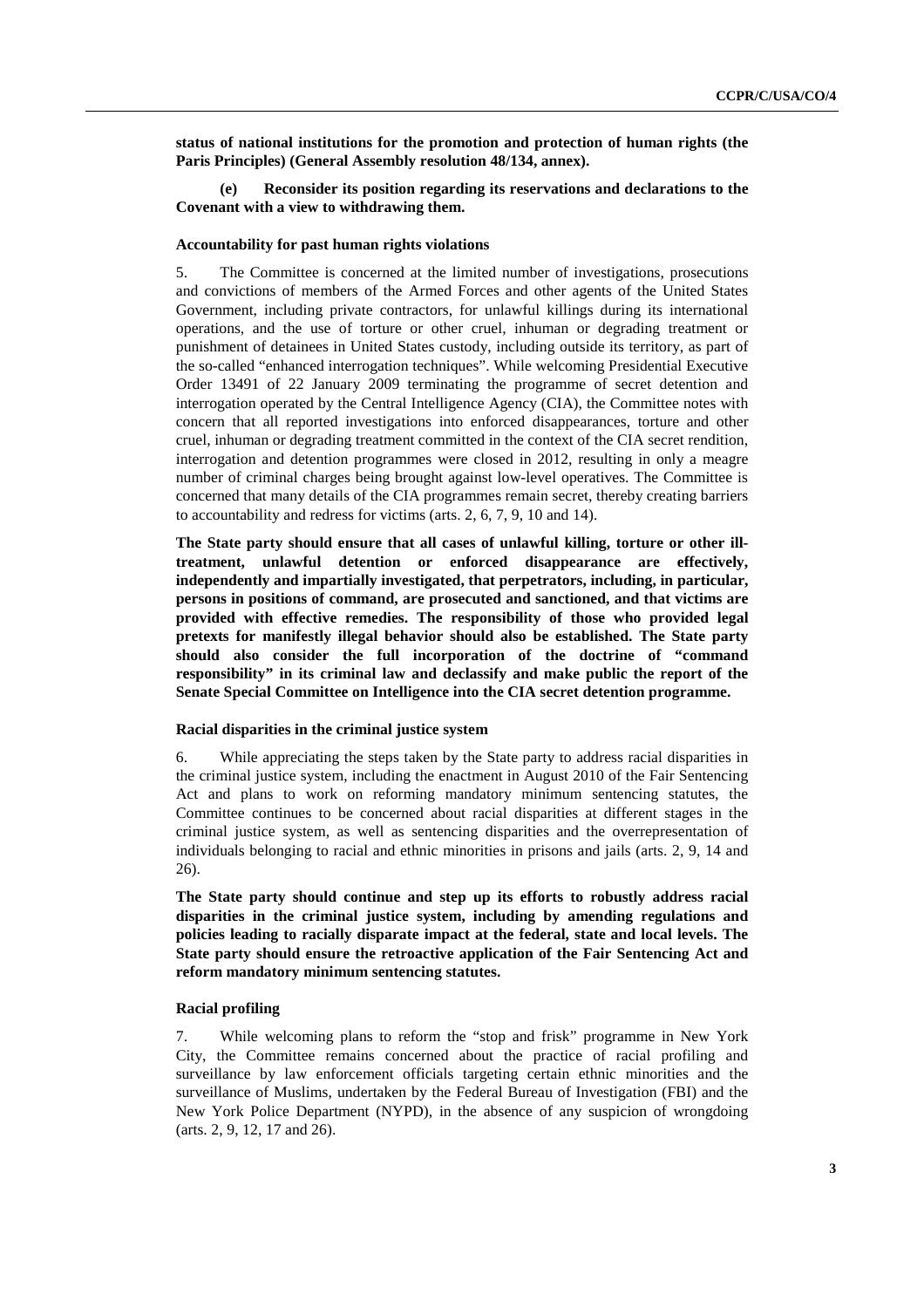**The State party should continue and step up measures to effectively combat and eliminate racial profiling by federal, state and local law enforcement officials, inter alia, by:** 

**(a) Pursuing the review of its 2003 Guidance Regarding the Use of Race by Federal Law Enforcement Agencies and expanding protection against profiling on the basis of religion, religious appearance or national origin;** 

**(b) Continuing to train state and local law enforcement personnel on cultural awareness and the inadmissibility of racial profiling; and** 

**(c) Abolishing all "stop and frisk" practices.** 

#### **Death penalty**

8. While welcoming the overall decline in the number of executions and the increasing number of states that have abolished the death penalty, the Committee remains concerned about the continuing use of the death penalty and, in particular, racial disparities in its imposition that disproportionately affects African Americans, exacerbated by the rule that discrimination has to be proven on a case-by-case basis. The Committee is further concerned by the high number of persons wrongly sentenced to death, despite existing safeguards, and by the fact that 16 retentionist states do not provide for compensation for persons who are wrongfully convicted, while other states provide for insufficient compensation. Finally, the Committee notes with concern reports about the administration, by some states, of untested lethal drugs to execute prisoners and the withholding of information about such drugs (arts. 2, 6, 7, 9, 14 and 26).

#### **The State party should:**

**(a) Take measures to effectively ensure that the death penalty is not imposed as a result of racial bias;** 

**(b) Strengthen safeguards against wrongful sentencing to death and subsequent wrongful execution by ensuring, inter alia, effective legal representation for defendants in death penalty cases, including at the post-conviction stage;** 

**(c) Ensure that retentionist states provide adequate compensation for persons who are wrongfully convicted;** 

**(d) Ensure that lethal drugs used for executions originate from legal, regulated sources, and are approved by the United States Food and Drug Administration and that information on the origin and composition of such drugs is made available to individuals scheduled for execution; and** 

Consider establishing a moratorium on the death penalty at the federal **level and engage with retentionist states with a view to achieving a nationwide moratorium.** 

**The Committee also encourages the State party to consider acceding to the Second Optional Protocol to the International Covenant on Civil and Political Rights, aiming at the abolition of the death penalty, on the occasion of the 25th anniversary of the Protocol.** 

#### **Targeted killings using unmanned aerial vehicles (drones)**

9. The Committee is concerned about the State party's practice of targeted killings in extraterritorial counter-terrorism operations using unmanned aerial vehicles (UAV), also known as "drones", the lack of transparency regarding the criteria for drone strikes, including the legal justification for specific attacks, and the lack of accountability for the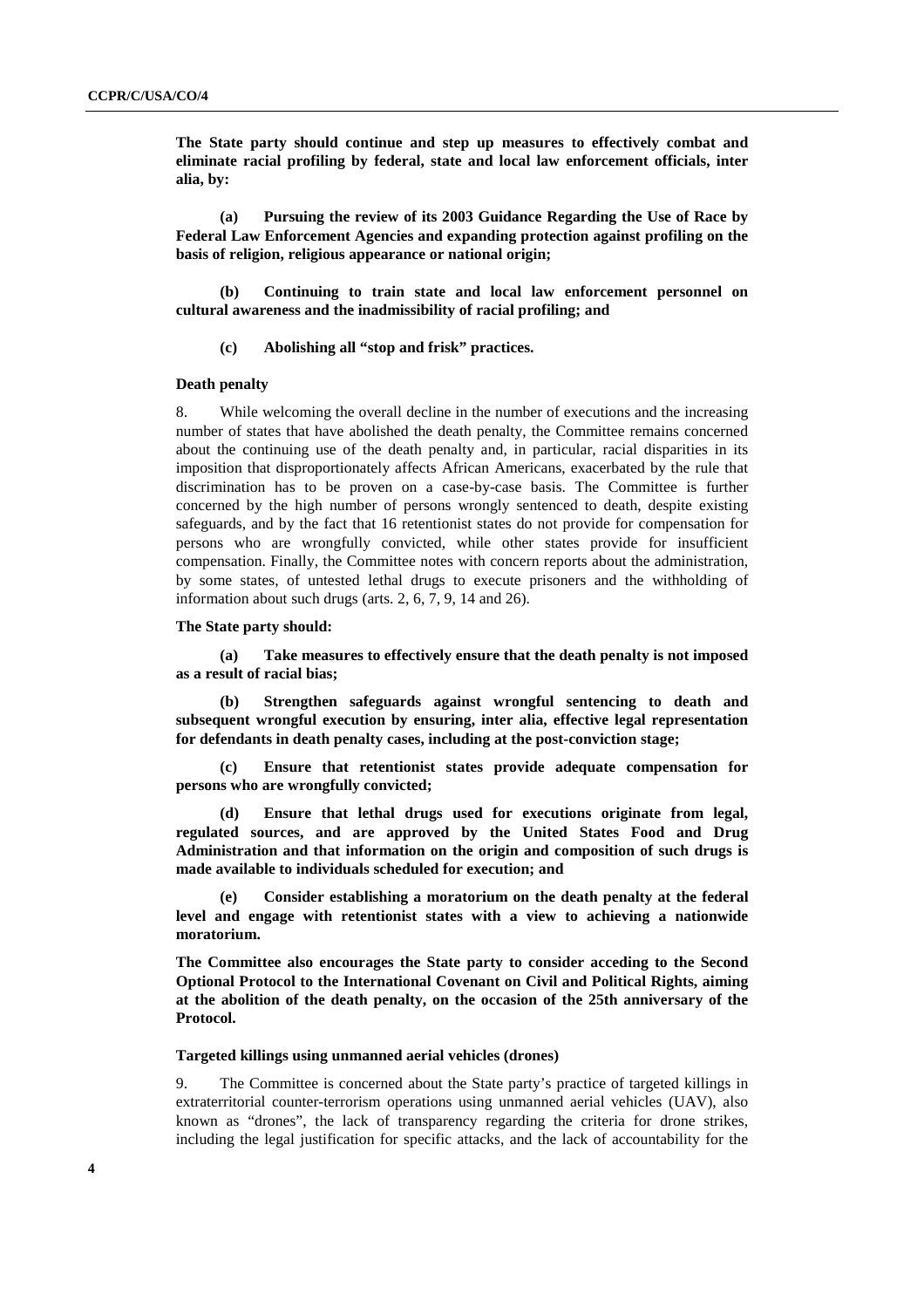loss of life resulting from such attacks. The Committee notes the State party's position that drone strikes are conducted in the course of its armed conflict with Al-Qaida, the Taliban and associated forces in accordance with its inherent right of national self-defence, and that they are governed by international humanitarian law as well as by the Presidential Policy Guidance that sets out standards for the use of lethal force outside areas of active hostilities. Nevertheless, the Committee remains concerned about the State party's very broad approach to the definition and geographical scope of "armed conflict", including the end of hostilities, the unclear interpretation of what constitutes an "imminent threat", who is a combatant or a civilian taking direct part in hostilities, the unclear position on the nexus that should exist between any particular use of lethal force and any specific theatre of hostilities, as well as the precautionary measures taken to avoid civilian casualties in practice (arts. 2, 6 and 14).

**The State party should revisit its position regarding legal justifications for the use of deadly force through drone attacks. It should:** 

**(a) Ensure that any use of armed drones complies fully with its obligations under article 6 of the Covenant, including, in particular, with respect to the principles of precaution, distinction and proportionality in the context of an armed conflict;** 

**(b) Subject to operational security, disclose the criteria for drone strikes, including the legal basis for specific attacks, the process of target identification and the circumstances in which drones are used;** 

**(c) Provide for independent supervision and oversight of the specific implementation of regulations governing the use of drone strikes;** 

**(d) In armed conflict situations, take all feasible measures to ensure the protection of civilians in specific drone attacks and to track and assess civilian casualties, as well as all necessary precautionary measures in order to avoid such casualties;** 

**(e) Conduct independent, impartial, prompt and effective investigations of allegations of violations of the right to life and bring to justice those responsible;** 

**(f) Provide victims or their families with an effective remedy where there has been a violation, including adequate compensation, and establish accountability mechanisms for victims of allegedly unlawful drone attacks who are not compensated by their home governments.** 

#### **Gun violence**

10. While acknowledging the measures taken to reduce gun violence, the Committee remains concerned about the continuing high numbers of gun-related deaths and injuries and the disparate impact of gun violence on minorities, women and children. While commending the investigation by the United States Commission on Civil Rights of the discriminatory effect of the "Stand Your Ground" laws, the Committee is concerned about the proliferation of such laws which are used to circumvent the limits of legitimate selfdefence in violation of the State party's duty to protect life (arts. 2, 6 and 26).

**The State Party should take all necessary measures to abide by its obligation to effectively protect the right to life. In particular, it should:** 

**(a) Continue its efforts to effectively curb gun violence, including through the continued pursuit of legislation requiring background checks for all private firearm transfers, in order to prevent possession of arms by persons recognized as prohibited individuals under federal law, and ensure strict enforcement of the Domestic Violence Offender Gun Ban of 1996 (the Lautenberg Amendment); and**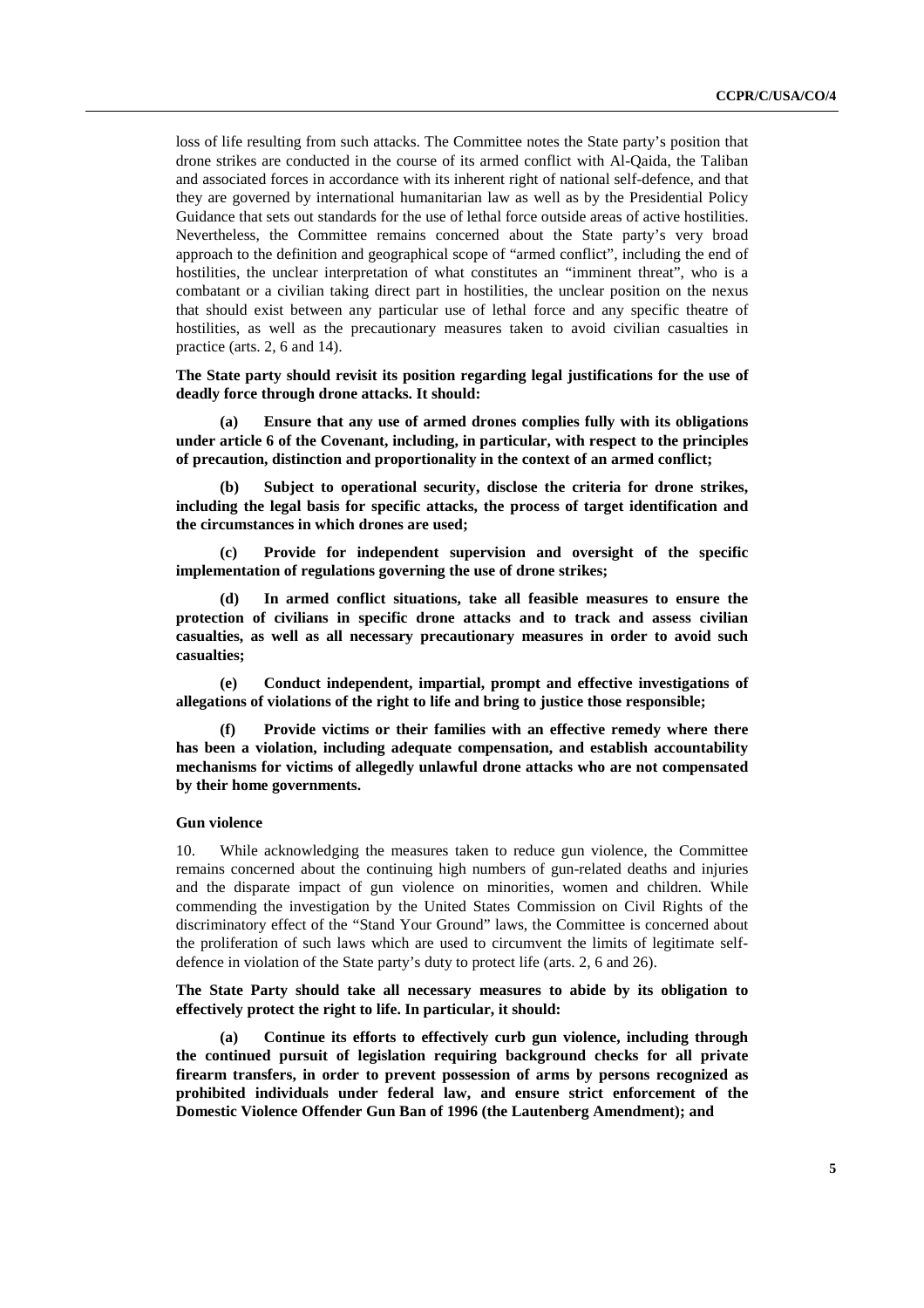**(b) Review the Stand Your Ground laws to remove far-reaching immunity and ensure strict adherence to the principles of necessity and proportionality when using deadly force in self-defence.** 

#### **Excessive use of force by law enforcement officials**

The Committee is concerned about the still high number of fatal shootings by certain police forces, including, for instance, in Chicago, and reports of excessive use of force by certain law enforcement officers, including the deadly use of tasers, which has a disparate impact on African Americans, and use of lethal force by Customs and Border Protection (CBP) officers at the United States-Mexico border (arts. 2, 6, 7 and 26).

#### **The State Party should:**

 **(a) Step up its efforts to prevent the excessive use of force by law enforcement officers by ensuring compliance with the 1990 Basic Principles on the Use of Force and Firearms by Law Enforcement Officials;** 

 **(b) Ensure that the new CBP directive on the use of deadly force is applied and enforced in practice; and** 

Improve reporting of violations involving the excessive use of force and **ensure that reported cases of excessive use of force are effectively investigated; that alleged perpetrators are prosecuted and, if convicted, punished with appropriate sanctions; that investigations are re-opened when new evidence becomes available; and that victims or their families are provided with adequate compensation.** 

#### **Legislation prohibiting torture**

12. While noting that acts of torture may be prosecuted in a variety of ways at both the federal and state levels, the Committee is concerned about the lack of comprehensive legislation criminalizing all forms of torture, including mental torture, committed within the territory of the State party. The Committee is also concerned about the inability of torture victims to claim compensation from the State party and its officials due to the application of broad doctrines of legal privilege and immunity (arts. 2 and 7).

**The State party should enact legislation to explicitly prohibit torture, including mental torture, wherever committed, and ensure that the law provides for penalties commensurate with the gravity of such acts, whether committed by public officials or other persons acting on behalf of the State, or by private persons. The State party should ensure the availability of compensation to victims of torture.** 

#### **Non-refoulement**

13. While noting the measures taken to ensure compliance with the principle of nonrefoulement in cases of extradition, expulsion, return and transfer of individuals to other countries, the Committee is concerned about the State party's reliance on diplomatic assurances that do not provide sufficient safeguards. It is also concerned at the State party's position that the principle of non-refoulement is not covered by the Covenant, despite the Committee's established jurisprudence and subsequent State practice (arts. 6 and 7).

**The State party should strictly apply the absolute prohibition against refoulement under articles 6 and 7 of the Covenant; continue exercising the utmost care in evaluating diplomatic assurances, and refrain from relying on such assurances where it is not in a position to effectively monitor the treatment of such persons after their extradition, expulsion, transfer or return to other countries; and take appropriate remedial action when assurances are not fulfilled.**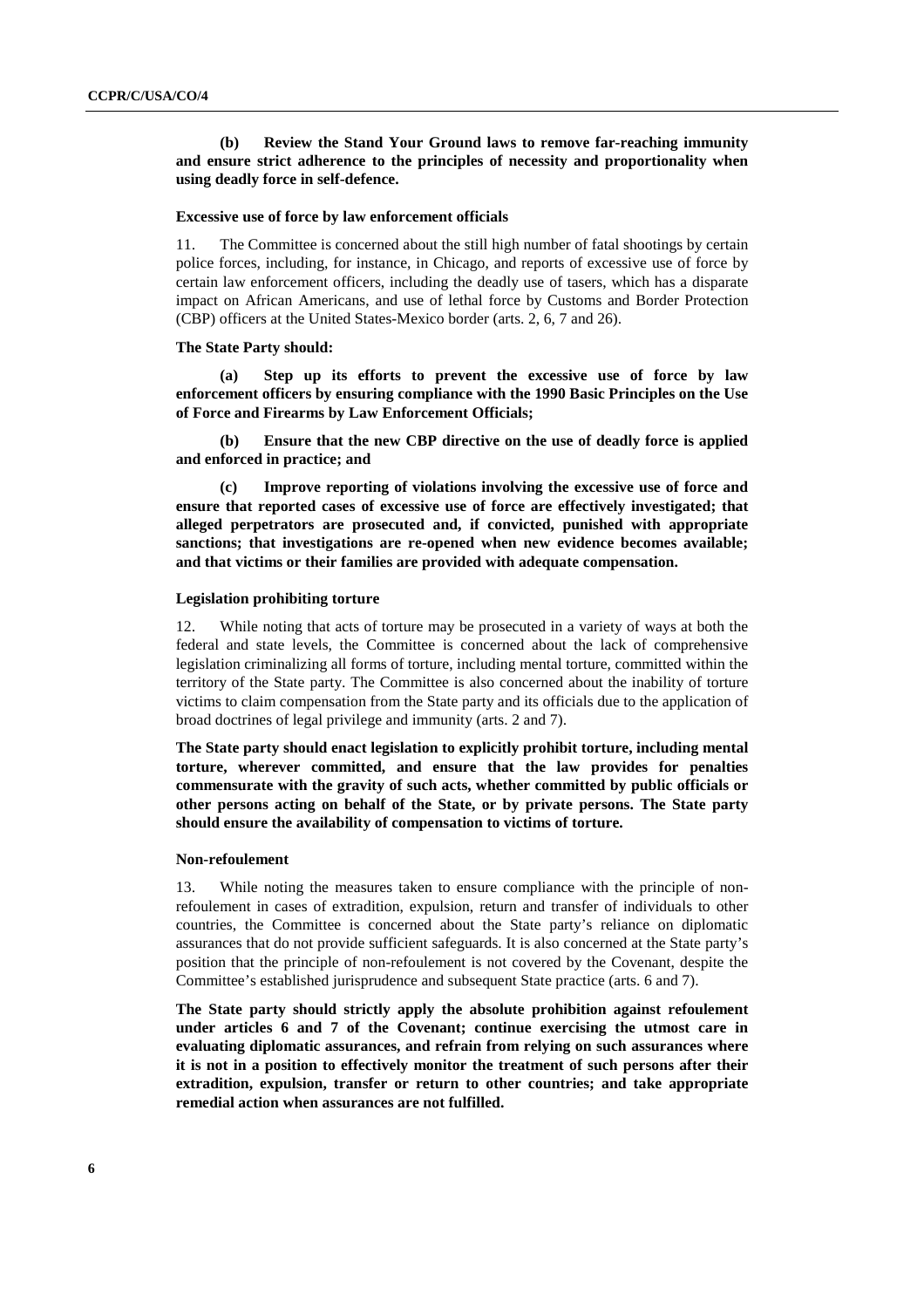#### **Trafficking and forced labour**

14. While acknowledging the measures taken by the State party to address the issue of trafficking in persons and forced labour, the Committee remains concerned about cases of trafficking of persons, including children, for purposes of labour and sexual exploitation, and criminalization of victims on prostitution-related charges. It is concerned about the insufficient identification and investigation of cases of trafficking for labour purposes and notes with concern that certain categories of workers, such as farm workers and domestic workers, are explicitly excluded from protection under labour laws, thus rendering those categories of workers more vulnerable to trafficking. The Committee is also concerned that workers entering the United States of America under the H-2B work visa programme are also at a high risk of becoming victims of trafficking and/or forced labour (arts. 2, 8, 9, 14, 24 and 26).

**The State party should continue its efforts to combat trafficking in persons, inter alia, by strengthening its preventive measures, increasing victim identification and systematically and vigorously investigating allegations of trafficking in persons, prosecuting and punishing those responsible and providing effective remedies to victims, including protection, rehabilitation and compensation. The State party should take all appropriate measures to prevent the criminalization of victims of sex trafficking, including child victims, insofar as they have been compelled to engage in unlawful activities. The State party should review its laws and regulations to ensure full protection against forced labour for all categories of workers and ensure effective oversight of labour conditions in any temporary visa programme. It should also reinforce its training activities and provide training to law enforcement and border and immigration officials, as well as to other relevant agencies such as labour law enforcement agencies and child welfare agencies.** 

#### **Immigrants**

15. The Committee is concerned that under certain circumstances mandatory detention of immigrants for prolonged periods of time without regard to the individual case may raise issues under article 9 of the Covenant. It is also concerned about the mandatory nature of the deportation of foreigners, without regard to elements such as the seriousness of crimes and misdemeanors committed, the length of lawful stay in the United States, health status, family ties and the fate of spouses and children staying behind, or the humanitarian situation in the country of destination. Finally, the Committee expresses concern about the exclusion of millions of undocumented immigrants and their children from coverage under the Affordable Care Act and the limited coverage of undocumented immigrants and immigrants residing lawfully in the United States for less than five years by Medicare and Children Health Insurance, all resulting in difficulties for immigrants in accessing adequate health care (arts. 7, 9, 13, 17, 24 and 26).

**The Committee recommends that the State party review its policies of mandatory detention and deportation of certain categories of immigrants in order to allow for individualized decisions; take measures to ensure that affected persons have access to legal representation; and identify ways to facilitate access to adequate health care, including reproductive health-care services, by undocumented immigrants and immigrants and their families who have been residing lawfully in the United States for less than five years.** 

#### **Domestic violence**

16. The Committee is concerned that domestic violence continues to be prevalent in the State party, and that ethnic minorities, immigrants, American Indian and Alaska Native women are at particular risk. The Committee is also concerned that victims face obstacles to obtain remedies, and that law enforcement authorities are not legally required to act with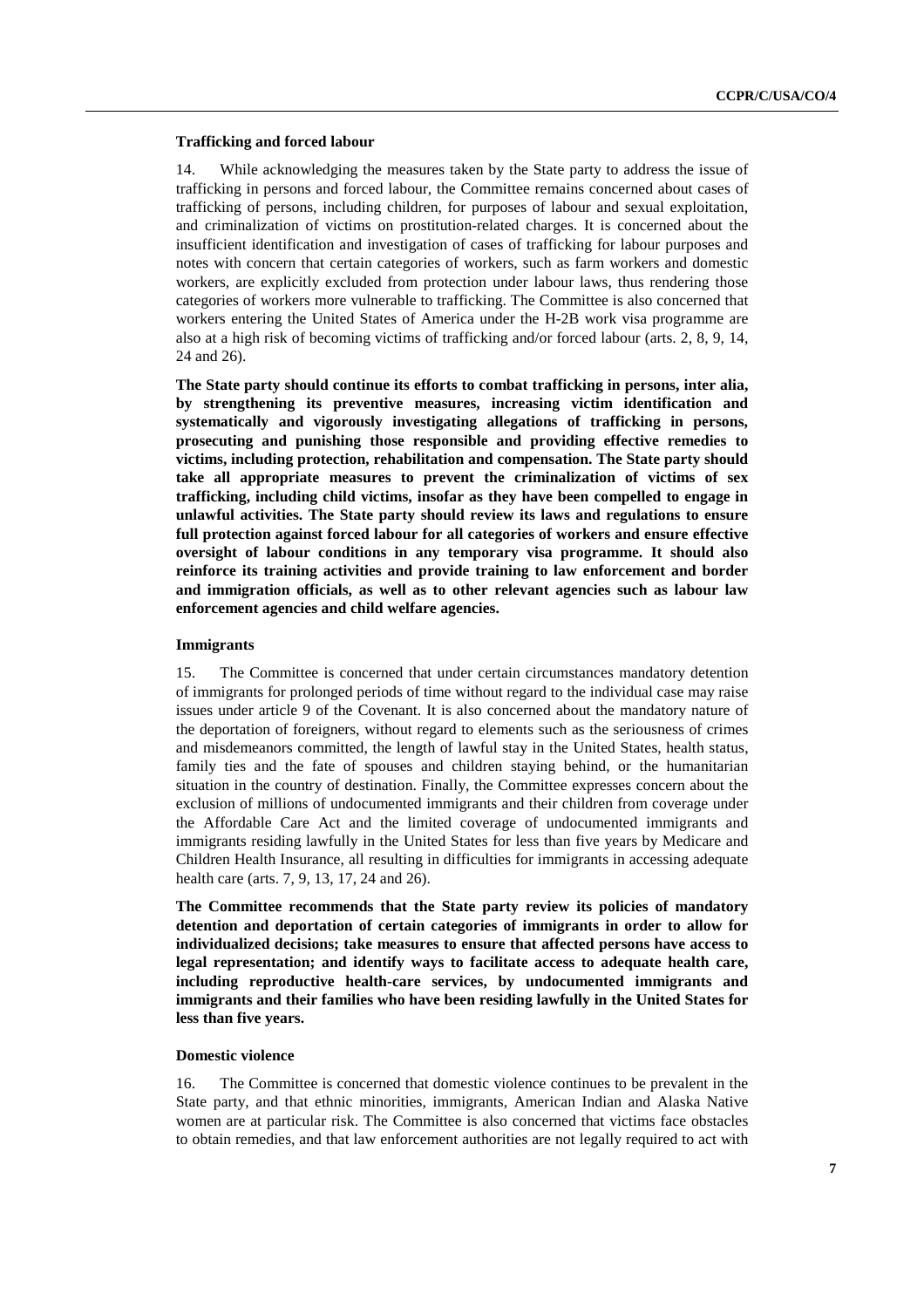due diligence to protect victims of domestic violence and often inadequately respond to such cases (arts. 3, 7, 9 and 26).

**The State party should, through the full and effective implementation of the Violence against Women Act and the Family Violence Prevention and Services Act, strengthen measures to prevent and combat domestic violence and ensure that law enforcement personnel appropriately respond to acts of domestic violence. The State party should ensure that cases of domestic violence are effectively investigated and that perpetrators are prosecuted and sanctioned. The State party should ensure remedies for all victims of domestic violence and take steps to improve the provision of emergency shelter, housing, child care, rehabilitative services and legal representation for women victims of domestic violence. The State party should also take measures to assist tribal authorities in their efforts to address domestic violence against Native American women.** 

#### **Corporal punishment**

17. The Committee is concerned about corporal punishment of children in schools, penal institutions, the home and all forms of childcare at federal, state and local levels. It is also concerned about the increasing criminalization of students to deal with disciplinary issues in schools (arts. 7, 10 and 24).

**The State party should take practical steps, including through legislative measures, where appropriate, to put an end to corporal punishment in all settings. It should encourage non-violent forms of discipline as alternatives to corporal punishment and should conduct public information campaigns to raise awareness about its harmful effects. The State party should also promote the use of alternatives to the application of criminal law to address disciplinary issues in schools.** 

#### **Non-consensual psychiatric treatment**

18. The Committee is concerned about the widespread use of non-consensual psychiatric medication, electroshock and other restrictive and coercive practices in mental health services (arts. 7 and 17).

**The State party should ensure that non-consensual use of psychiatric medication, electroshock and other restrictive and coercive practices in mental health services is generally prohibited. Non-consensual psychiatric treatment may only be applied, if at all, in exceptional cases as a measure of last resort where absolutely necessary for the benefit of the person concerned, provided that he or she is unable to give consent, and for the shortest possible time without any long-term impact and under independent review. The State party should promote psychiatric care aimed at preserving the dignity of patients, both adults and minors.** 

#### **Criminalization of homelessness**

19. While appreciating the steps taken by federal and some state and local authorities to address homelessness, the Committee is concerned about reports of criminalization of people living on the street for everyday activities such as eating, sleeping, sitting in particular areas, etc. The Committee notes that such criminalization raises concerns of discrimination and cruel, inhuman or degrading treatment (arts. 2, 7, 9, 17 and 26).

**The State party should engage with state and local authorities to:** 

 **(a) Abolish the laws and policies criminalizing homelessness at state and local levels;** 

**(b) Ensure close cooperation among all relevant stakeholders, including social, health, law enforcement and justice professionals at all levels, to intensify**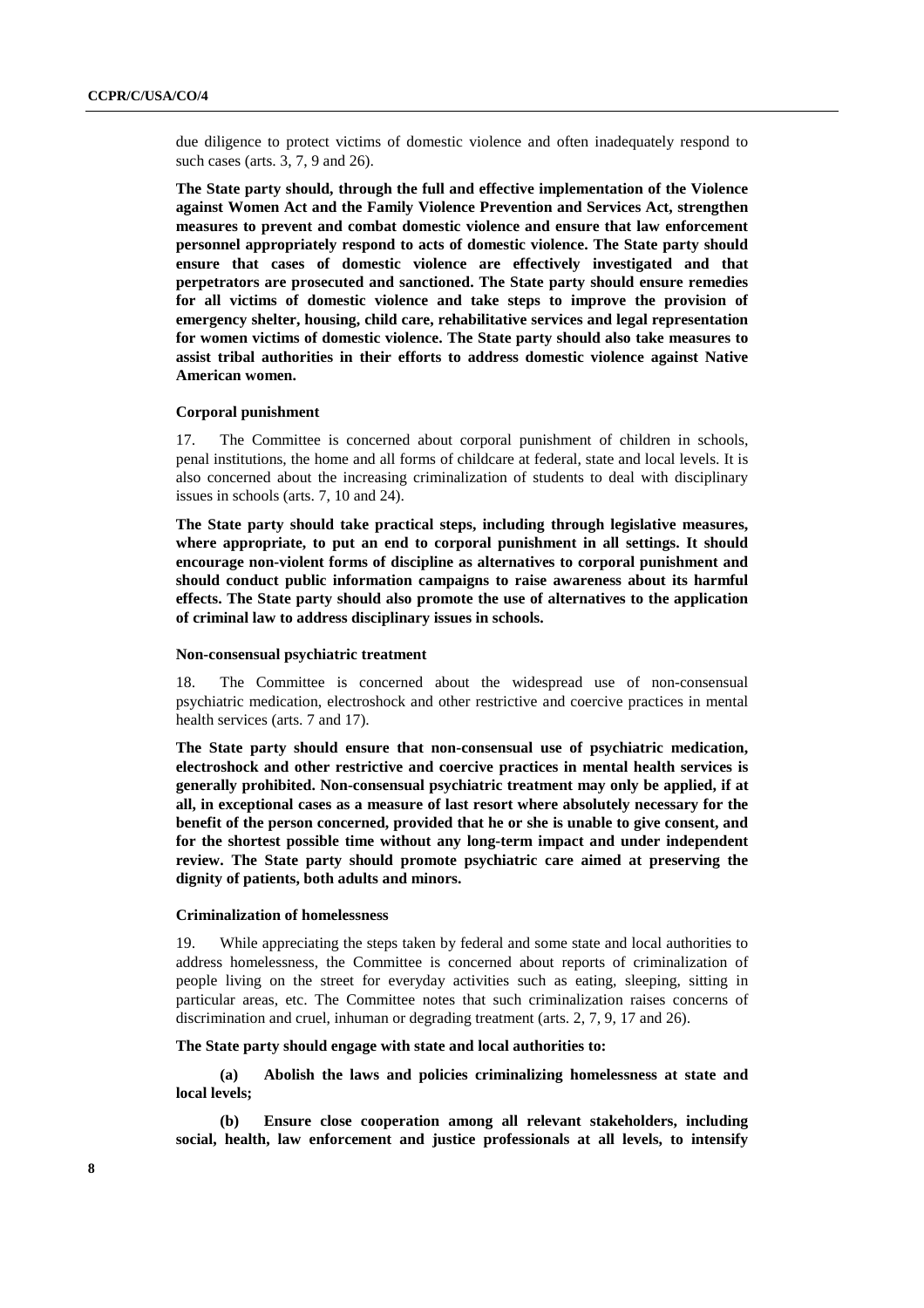**efforts to find solutions for the homeless, in accordance with human rights standards; and** 

**(c) Offer incentives for decriminalization and the implementation of such solutions, including by providing continued financial support to local authorities that implement alternatives to criminalization, and withdrawing funding from local authorities that criminalize the homeless.** 

#### **Conditions of detention and use of solitary confinement**

20. The Committee is concerned about the continued practice of holding persons deprived of their liberty, including, under certain circumstances, juveniles and persons with mental disabilities, in prolonged solitary confinement and about detainees being held in solitary confinement in pretrial detention. The Committee is furthermore concerned about poor detention conditions in death-row facilities (arts. 7, 9, 10, 17 and 24).

**The State party should monitor the conditions of detention in prisons, including private detention facilities, with a view to ensuring that persons deprived of their liberty are treated in accordance with the requirements of articles 7 and 10 of the Covenant and the Standard Minimum Rules for the Treatment of Prisoners. It should impose strict limits on the use of solitary confinement, both pretrial and following conviction, in the federal system as well as nationwide, and abolish the practice in respect of anyone under the age of 18 and prisoners with serious mental illness. It should also bring the detention conditions of prisoners on death row into line with international standards.** 

#### **Detainees at Guantánamo Bay**

21. While noting the President's commitment to closing the Guantánamo Bay facility and the appointment of Special Envoys at the United States Departments of State and of Defense to continue to pursue the transfer of designated detainees, the Committee regrets that no timeline for closure of the facility has been provided. The Committee is also concerned that detainees held in Guantánamo Bay and in military facilities in Afghanistan are not dealt with through the ordinary criminal justice system after a protracted period of over a decade, in some cases (arts. 7, 9, 10 and 14).

**The State party should expedite the transfer of detainees designated for transfer, including to Yemen, as well as the process of periodic review for Guantánamo detainees and ensure either their trial or their immediate release and the closure of the Guantánamo Bay facility. It should end the system of administrative detention without charge or trial and ensure that any criminal cases against detainees held in Guantánamo and in military facilities in Afghanistan are dealt with through the criminal justice system rather than military commissions, and that those detainees are afforded the fair trial guarantees enshrined in article 14 of the Covenant.** 

#### **National Security Agency surveillance**

22. The Committee is concerned about the surveillance of communications in the interest of protecting national security, conducted by the National Security Agency (NSA) both within and outside the United States, through the bulk phone metadata surveillance programme (Section 215 of the USA PATRIOT Act) and, in particular, surveillance under Section 702 of the Foreign Intelligence Surveillance Act (FISA) Amendment Act, conducted through PRISM (collection of communications content from United States-based Internet companies) and UPSTREAM (collection of communications metadata and content by tapping fiber-optic cables carrying Internet traffic) and the adverse impact on individuals' right to privacy. The Committee is concerned that, until recently, judicial interpretations of FISA and rulings of the Foreign Intelligence Surveillance Court (FISC) had largely been kept secret, thus not allowing affected persons to know the law with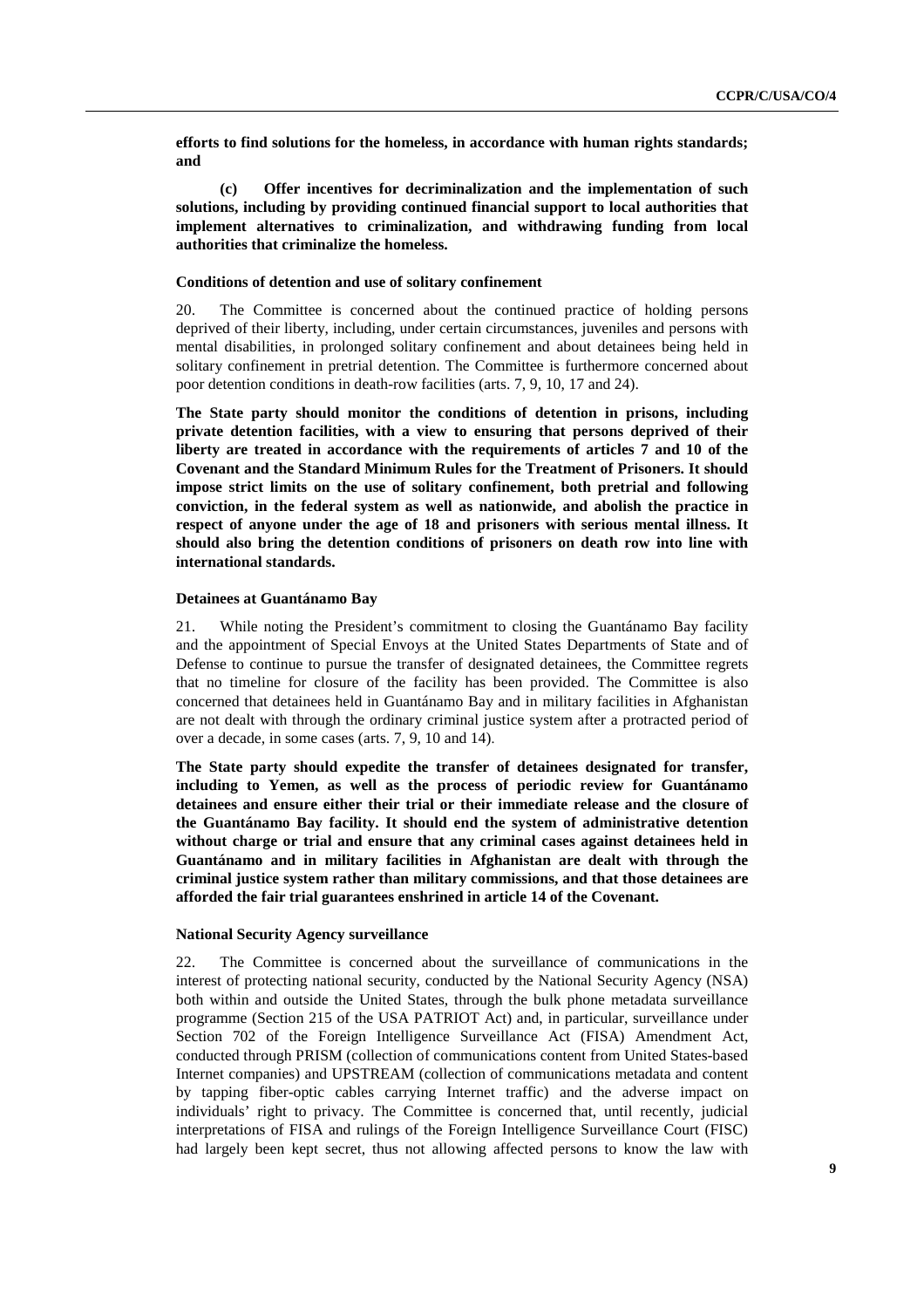sufficient precision. The Committee is concerned that the current oversight system of the activities of the NSA fails to effectively protect the rights of the persons affected. While welcoming the recent Presidential Policy Directive/PPD-28, which now extends some safeguards to non-United States citizens "to the maximum extent feasible consistent with the national security", the Committee remains concerned that such persons enjoy only limited protection against excessive surveillance. Finally, the Committee is concerned that the persons affected have no access to effective remedies in case of abuse (arts. 2, 5 (1) and 17).

#### **The State party should:**

 **(a) Take all necessary measures to ensure that its surveillance activities, both within and outside the United States, conform to its obligations under the Covenant, including article 17; in particular, measures should be taken to ensure that any interference with the right to privacy complies with the principles of legality, proportionality and necessity, regardless of the nationality or location of the individuals whose communications are under direct surveillance;** 

 **(b) Ensure that any interference with the right to privacy, family, home or correspondence is authorized by laws that: (i) are publicly accessible; (ii) contain provisions that ensure that collection of, access to and use of communications data are tailored to specific legitimate aims; (iii) are sufficiently precise and specify in detail the precise circumstances in which any such interference may be permitted, the procedures for authorization, the categories of persons who may be placed under surveillance, the limit on the duration of surveillance; procedures for the use and storage of data collected; and (iv) provide for effective safeguards against abuse;** 

 **(c) Reform the current oversight system of surveillance activities to ensure its effectiveness, including by providing for judicial involvement in the authorization or monitoring of surveillance measures, and considering the establishment of strong and independent oversight mandates with a view to preventing abuses;** 

 **(d) Refrain from imposing mandatory retention of data by third parties;** 

 **(e) Ensure that affected persons have access to effective remedies in cases of abuse.** 

#### **Juvenile justice and life imprisonment without parole**

23. While noting with satisfaction the Supreme Court decisions prohibiting sentences of life imprisonment without parole for children convicted of non-homicide offences (*Graham* v. *Florida*), and barring sentences of mandatory life imprisonment without parole for children convicted of homicide offences (*Miller* v. *Alabama*) and the State party's commitment to their retroactive application, the Committee is concerned that a court may still, at its discretion, sentence a defendant to life imprisonment without parole for a homicide committed as a juvenile, and that a mandatory or non-homicide-related sentence of life imprisonment without parole may still be applied to adults. The Committee is also concerned that many states exclude 16 and 17 year olds from juvenile court jurisdictions so that juveniles continue to be tried in adult courts and incarcerated in adult institutions (arts. 7, 9, 10, 14, 15 and 24).

**The State party should prohibit and abolish the sentence of life imprisonment without parole for juveniles, irrespective of the crime committed, as well as the mandatory and non-homicide-related sentence of life imprisonment without parole. It should also ensure that juveniles are separated from adults during pretrial detention and after sentencing, and that juveniles are not transferred to adult courts. It should encourage states that automatically exclude 16 and 17 year olds from juvenile court jurisdictions to change their laws.**